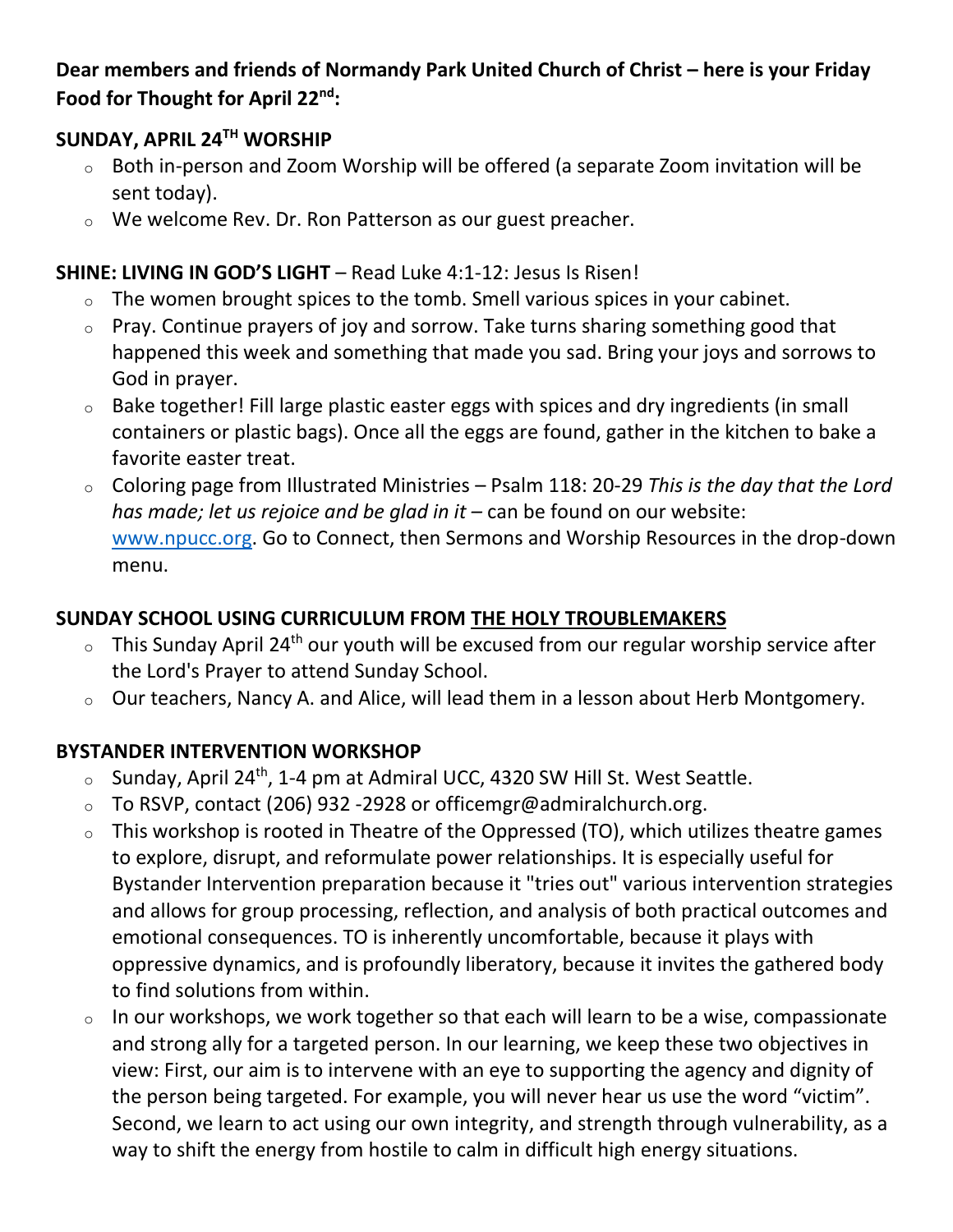- o Some participant reflections on our BIW:
	- "One of the most valuable courses I have taken, because the format helps one move from lecture and/or book learning to active participation, debriefing, replaying the scene, inserting new dynamic, again debriefing."
	- "This class was excellent. Andrew did an excellent job with his presentation style and making the class relevant to our work in the [King County Public] library. It was a challenging class -- he warned us it would be -- but it was valuable to practice interacting with challenging, high-conflict patrons in a practice setting."

## **SAVE THESE DATES IN MAY**

- o **Church World Service CROP Hunger Walk**
	- Sunday, May 1<sup>st</sup>, 1:20 pm start time in the Des Moines Methodist Church courtyard
	- The NPUCC team has raised \$2,135 so far towards our goal of \$5,000.
	- $\bullet$  We'll have a drive around on May 1st at NPUCC at 11:30 am if you want to drop off a donation.
	- Checks should be made to CWS/CROP Walk.
	- Our NPUCC team is Connie, Alice, Lynn, Cathy Brewer, Stacie, Dorine, and Pastor Amy. We'd love to have you join us!
- o **Plant Sale** (with some additional treats) benefitting Blue Theology Mission Trip
	- Saturday, May  $7<sup>th</sup>$ , 10:00 am 2:00 pm on the labyrinth.
	- If you have plants/gardening items you'd like to donate, please drop them off at church by Friday, May 6<sup>th</sup>.

# **TOP ENERGY ACTIONS YOU CAN TAKE TO HELP WITH CLIMATE CHANGE**

- $\circ$  You've probably heard a lot about climate change, but it can be difficult to know what you can do to help. As one person, you do have the power to make a positive impact on the health of the planet and a great place to start is by looking at the energy choices you make at home.
- $\circ$  Communities around the country have begun the transition to a clean energy future. More and more of the electricity used is being generated from clean, renewable sources instead of fossil fuels, which pollute the air and contribute to climate change.
- $\circ$  Protecting the planet is important, not just on Earth Day, but every day. You and your family can be part of the solution by using energy wisely. Make a plan to make your energy choices count, and you can feel good about supporting a healthier climate and saving money on your energy bills.
- o Here are three big-impact energy steps to consider:
	- **E** Save energy with ENERGY STAR<sup>®</sup>
	- Switch to green power
	- Be part of the clean energy future:
		- Clean and efficient heating and cooling with a certified air source heat pump
		- Super-efficient hot water with a certified heat pump water heater